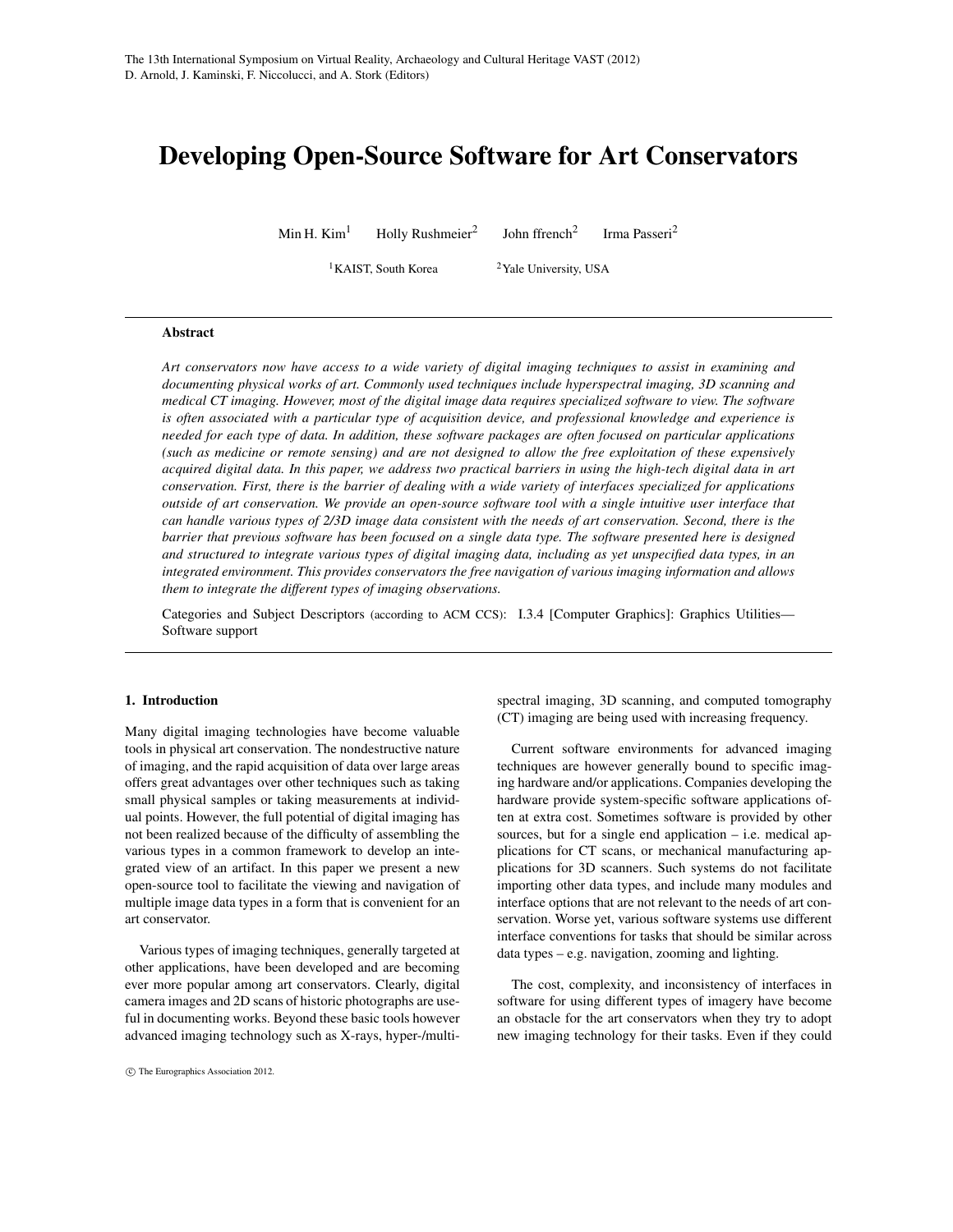afford multiple workstations to support running multiple software systems simultaneously to examine, for example, a CT scan, a 3D scan and a stack of hyperspectral images of an artifact, their work is hindered by needing to constantly adjust to different interface conventions. A tool is needed that can be used to import data without unneeded functionality from other applications, and with an intuitive common interface.

Beyond importing various known imaging formats, an extensible framework is needed for future image data types. The framework needs to be flexible enough to allow existing interface options to be used with new data. For instance, if a conservator receives data from hyperspectral 3D scanning, it should be possible to adapt the software to investigate the data with the same navigation and lighting controls as used with previous 3D models, and with the same spectral displays that are used with 2D spectral images.

Computer graphics has developed many open-source software frameworks for processing 3D geometric models, such as [CCR08,Gra08,MK10]. These open-source projects have been successful computer graphics and have had broad impact to other fields. These efforts have been extensible to additional operations, but have stayed focused on 3D geometric processing.

In this paper, we address the lack of equivalent software packages that allow art conservators to easily use digital data for art restoration. We provide an open-source imaging software tool that reduces the complexity in using digital data from high-end imaging technology. In contrast to the open source geometric frameworks, we allow multiple data types rather than just 3D models. We avoid replicating previous work by focusing on navigation and viewing of data, rather than offering processing capability.

In this paper, we describe the development of this opensource software designed to give art conservators easy assess to high-end imaging. We provide this software as open source following geometric computing software projects to enable future development.

Our contributions are:

- Integrated visualization of various types of imaging data for art restoration in a single software package.
- A publicly accessible open-source framework for extended future modifications.

# 2. Building on Previous Work

In this section we review the data types in use by art conservators and the background for the selection of a base framework for our software.

# 2.1. Data Types in Art Conservation

In the field of art conservation, various imaging technologies have been used for many decades [FK06]. Infrared reflectography (IRR) with narrow-bandpass filters has been used in the study of paintings [DMWF93]. Mansfield et al. [MAM<sup>\*</sup>02] and Attas et al. [ACC<sup>\*</sup>03] applied multispectral imaging in order to examine drawing and oil painting. Spectral imaging can, for example, detect variations in material indicating repairs that have been made to the original works.

Full volumetric scanning, in particular CT scans, are used to examine the structure of artifacts, particularly artifacts made of wood and bone [Ghy05]. For an example, CT scanning was used to obtain a full volumetric map of a Fang requilary head from Gabon to answer questions such as the internal structure, and the degree of permeation of oils in the wooden object [KPG07].

Conservators can now make simultaneous use of multiple types of digital information in understanding, documenting and conserving works of art. Billing and Pezzati et al. [RSBW07] in studying the work of Raphael demonstrated the use of IR, UV imaging and 3D profilimetry. The work of Arbarce et al. [ASC<sup>\*</sup>12] shows how scanned historic photographs, 3D shape scans and color data can be brought to bear in the reconstruction of a work. Mohen et al. [MMM<sup>\*</sup>06] describe a remarkable set of imaging technologies as well as other physical measurements all used in a definitive study of the state of DaVinci's Mona Lisa. In general, projects dealing with multiple imaging modalities in art conservation have been focused around the study of a particular object, rather than focusing on a tool that can be used to study many objects. In most cases technical experts in different disciplines, as well as the different imaging modalities, were needed to acquire and interpret the data.

In this project we seek to give art conservators access to different types of digital imaging data in an integrated environment. Experts might still be needed to acquire the data (as with CT scans) or to process data into a useful form (as with the conversion of range images into 3D models). However, given the processed data, our tool should allow the conservator to inspect the results in their day-to-day work, without the assistance of a technical expert. Working in collaboration with a museum conservator and a museum director of visual resources, we compiled this list of digital imaging types found useful in practice: conventional 2D (RGB) digital photography, 2D high-dynamic-range (HDR) imaging [DM97], reflectance transformation imaging (RTI) [PCC*⇤*10], 2D Xray imaging [Tsu94], 2D hyperspectral imaging (including UV and IR channels), 3D scanning with texture [BMR01], 3D imaging spectroscopy (with hyperspectral texture of ultra-violet and infra-red) [KHK<sup>\*</sup>12], and 3D volumetric computed tomography [NFMD90]. Our framework is flexible enough to handle all of these, and with the exception of RTI, all have been implemented in our viewer. The structure and interface we have developed are designed to accommodate the future addition of RTI.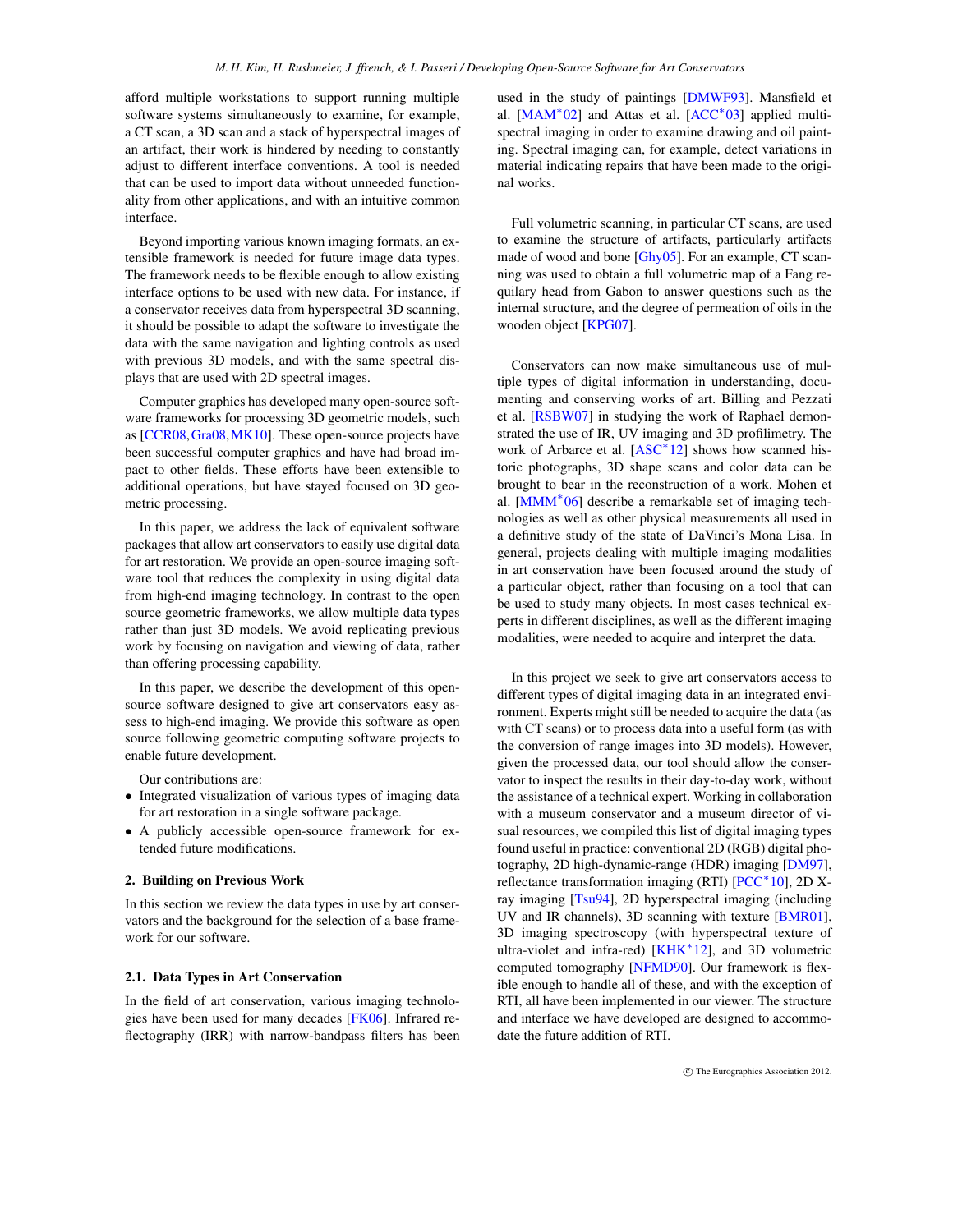# 2.2. Previous Software Frameworks

The need for inspection tools for cultural heritage professionals has been a subject for some years. Previous work on cultural heritage specific software has focused though on flexible and intuitive manipulation of single data types. An example is the Virtual Inspector [CPCS08]. This software focuses on easy setup of annotated 3D models for viewing by museum visitors, rather than on using 3D models as part of a technical examination by a conservator.

Widely used open source image processing programs include ImageJ [AMR04] and Gimp [KK99]. ImageJ, developed originally and still skewed to medical imaging applications, allows the importing of multiple types of 2D images, and provides many image processing operations such as edge detection, cropping and cut-and-paste. ImageJ does not deal with 3D data, in particular with 3D mesh objects. Gimp also provides multiple image processing applications. It is more focused on artistic editing of images rather than the analysis of images provided by ImageJ. Like ImageJ, Gimp does not deal with 3D data.

The scope of our work includes the visualization of 3D geometry with texture, and there are several useful opensource frameworks in the field of geometry processing. Meshlab [CCR08] is a mesh processing software framework that can handle various types of 3D mesh data and enables the use of various geometric operations. This framework also provides an independent library (the VCG library). Meshlab has proved extremely successful in cultural heritage in producing 3D models from scan data. Graphite [Gra08] is also a complete software package that can handle various types of 3D geometry data. This software package includes many implementations of various geometry processing algorithms. Graphite is designed for research in geometric processing. OpenFlipper [MK10] is a more commercial oriented opensource project. Like other software, this open-source project is designed as a geometric processing toolkit. This software is commercially available because the core engine, so-called OpenMesh, was published under LGPL license, as opposed to other frameworks which use GPL. These open-source frameworks are very well written and well maintained. They are not configured however to be expanded to viewing data types including hyperspectral images and volumetric rendering CT data.

There are also numerous efforts to provide viewers for 3D volumetric scan data, typically provided in the DICOM format. A prominent example is the OsiriX [RSR04] software. OsiriX has grown to a widely used Open Source project, and to a commercial FDA version. While OsiriX imports data from multiple modalities (e.g. magnetic resonance and computer tomography). It focuses on volumetric scan data, and provides functionality specific to medical applications.

We seek to integrate the *viewing* capabilities of these various projects for 2D and 3D images and 3D geometric objects. However, we do not seek to unify all of the *processing* capabilities of these programs. In our system, we assume that the image or geometric processing needed for each type of data is performed in specialized software for that type.

## 2.3. Basic Building Blocks

We are interested in building a complete software framework that can handle various types of 2/3D and volumetric data types. We carefully consider that we do not rewrite or reinvent processing software that is already used to prepare the various elements that exist in Photoshop and Meshlab.

All of the frameworks cited in the previous section for image, geometry and volumetric data are themselves built on standard libraries. We follow the lead of these successful projects by building on libraries used in those projects as our basic building blocks.

To build a complete software package, we include three main application programming interfaces (APIs): graphics, user interface, and linear algebra (see Fig. 1). First, our graphic visualization part has been implemented by adopting two graphics libraries, VTK (the object-oriented wrapper of OpenGL pipeline [SKL06]) and Insight Segmentation and Registration Toolkit (ITK) [TS11]. Therefore, we implement OpenGL operations via the VTK API. The reason why we chose these two libraries as graphics engine is that ITK provides basic image processing modules necessary for processing CT image data (including the DICOM file IO) and VTK supports volumetric rendering. The common medical imaging application OsiriX is also based on these two graphics libraries. By using these two graphics APIs, we save time and effort for implementing other functionality such as integrating multispectral imaging into 3D scanned data.

Second, we employ the Qt API [Dal02] for user interface. We are interested in enabling easy access to the software by the users with an intuitive user interface (see Fig. 7 for screenshots of the final product). Qt API provides not only cross-platform API but also the signal-slot structure to handle user-interface objects. The Qt API has been commonly used in the previous geometric processing software [CCR08, Gra08, MK10]. However, the VTK libraries does not fully support multi-document framework of Qt API. Some engineering was required to accommodate these VTK graphics API and Qt API together (please refer to our codes,

|                                |                          | <b>Hyper3D Software</b>     |  |                         |            |
|--------------------------------|--------------------------|-----------------------------|--|-------------------------|------------|
|                                | <b>VTK graphics API</b>  | QT interface API/QWT        |  | Armadillo<br><b>API</b> | Open       |
| <b>OpenGL Graphics Library</b> |                          |                             |  | <b>LAPACK</b>           | <b>EXR</b> |
|                                | <b>Graphics Hardware</b> | <b>Operating System API</b> |  | C++ with STL            |            |
| <b>System Hardware</b>         |                          |                             |  |                         |            |

Figure 1: *This diagram describes how we configure and build software blocks (described in Sec. 2.3) to complete our software architecture.*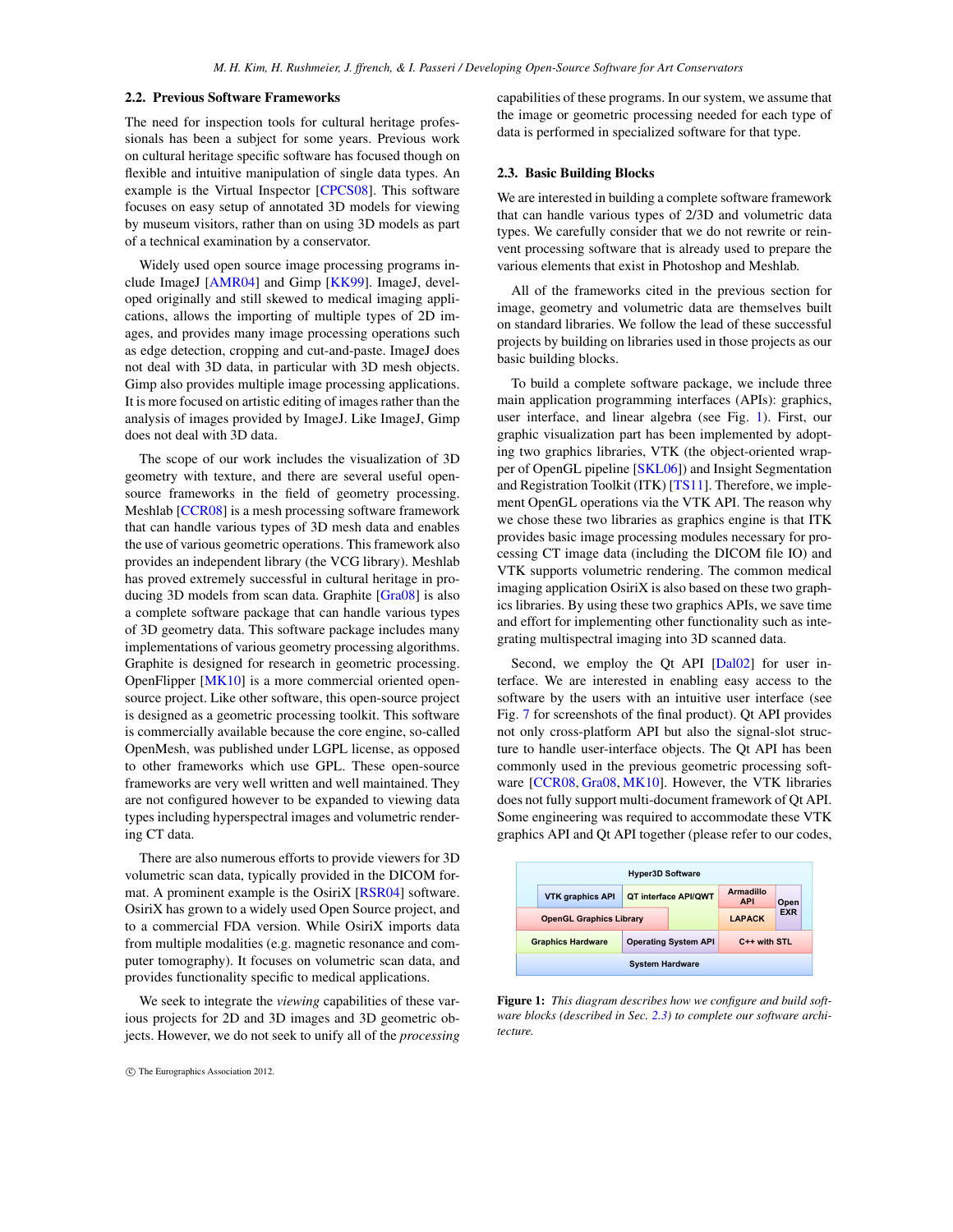Hyper3D via SourceForge.net [Hyp12]). Currently, our software application supports 32-/64-bit Windows and 64-bit Mac OS X. These two target operating systems were chosen by the preference of the art conservators.

Finally, our software includes a linear algebra API (that wraps BLAS and LAPACK operations) for highperformance linear algebra [San10] and OpenEXR [Luc09] for handling HDR image data and multispectral channels by using the multi-layer feature (available from ver. 1.7) in the OpenEXR library. This allows us to read and visualized multispectral images and textures in a hyperspectral 3D model [KHK*⇤*12]. Fig. 1 visualizes the API architecture that we built in our software.

# 2.4. Basic Functions and Interfaces

In addition to benefiting from the experience of previous projects by using the same libraries, we want to follow the successful user interface conventions that people have become used to in standard tools. As shown in Fig. 7, we structure our software in the multi-document framework. This allows users to open multiple image datas in different types. See Fig. 7 for the interface with multiple documents opened.

Following conventions, our software has a menubar as well as toolbar. Most of the functions are accessible through either menubar or toolbar. See Fig. 3(a). The software can read the 2/3D images and CT directory because DICOM medical image data is served in a directory rather than individual files. The software also provides four different types of common rendering modes (points, wireframe, surface, and w/-w/o texture). We also include a switching option of illuminating objects with w/-w/o directional light. Our software delivers conventional information about the model loaded such as polygon number, polygon index number, surface normal of the selected polygon, world coordinates, texture file information, etc. Also the software includes zoom in/out and orthogonal view options as like other 3D geometric software. In addition, we implemented a measuring tool for 3D models (both scanned surfaces and CT volumes). It displays the length between two points that users select, represented in the image panel as a straight orange line.

# 3. Software – Implementation and Current Functionality

As evidenced in [RSBW07], recent art conservation research has been extended to the hyperspectral 2/3D and volumetric imaging applications. Our system design insight is that the needs of art conservation are different than the needs addressed by existing geometry processing and medical imaging software. Our current software tries to fill in the gap between the geometry processing and medical imaging application in terms of software implementation and functionality. Most geometry processing applications focus on the algorithms and systems to deal with geometric operation and

just RGB texture rendering. These applications lack the capability to include hyperspectral texture visualization and functionality for volumetric data. Medical imaging applications have been interested in the volumetric rendering to understand the inner structure of the human body rather than hyper-spectral texture visualization.

# 3.1. System Design

As described in Section 2.3, we chose software building blocks for our new system based on the success of these libraries in various geometry processing and medical imaging applications. Critical elements for our software development are the ITK, VTK and Qt libraries. Fig. 2 summarizes our basic rendering and user interaction pipeline with these libraries. ITK is mainly used for taking care of various types of image compression in DICOM medical data and converting the 2D image stack coordi-



Figure 2: *Rendering and user interaction pipeline by using ITK/VTK/Qt API.*

nates to world coordinates in the OpenGL environment. In the VTK pipeline, the mapper and actor modules (in Fig. 2) convert and render the input data in the OpenGL context. The window objects are rendered by the Qt API. The mouse interaction and events are controlled by both Qt and VTK. This structure is not much different from typical medical imaging applications. However, we implement hyperspectral texture visualization across the pipeline, which is missing in medical imaging applications.

Following the needs for art conservation, this software includes customized widgets for various types of data. A light widget tool is provided to users to aid qualitative visual inspection of 3D geometry (see Fig.  $3(b)$ ). Conservators are familiar with visual inspection by varying the illumination



Figure 3: *(a) shows the basic toolbar interface for convenient access to functions. (b) widgets for controlling the intensity of key/fill virtual lights. (c) CT medical imaging data navigation options of stack and volume rendering.*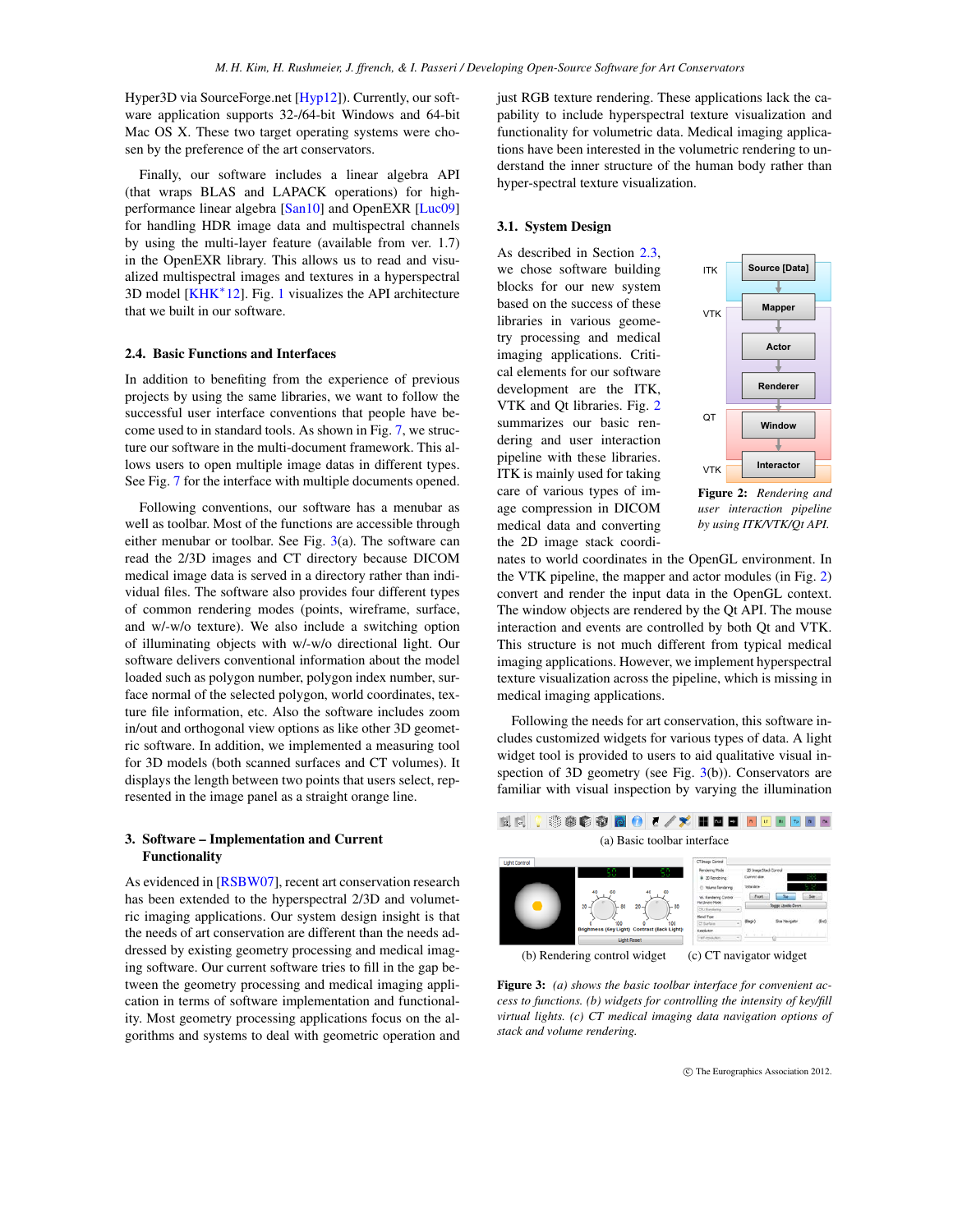direction. Many are also familiar with RTI imaging for the visual inspection of artifacts. Our current software therefore includes a light control widget for controlling the direction vector of the virtual light source over 3D objects. A subtle point is the coordinate system of the light source specification. Various objects may have different local coordinate systems based on how they were acquired. The conservator positions the objects in the system windows, and the only coordinate system that is clear to them is the camera system. We therefore locate and control the light based on the camera's point of view. Following the control point of the track ball widget, the virtual light orbits the object in context. To do so, we obtain the orientation vector from the trackball interface, and then the light position in control is determined by applying the trackball transformation to the current viewing vector of the GL camera. A consequence of this is that the conservator can load and position multiple objects into side by side windows, as if they were on a virtual table. Adjusting the lighting control changes the light simultaneously in all windows, just as a physical light would affect all items on the same table.

Our current software includes a CT data visualization widget. A CT data is a stack of 2D X-ray images forming a 3D cube of rasterized images. Our current software provides two different types of visualization. One is to navigate the image stack in three different orientations with or without interpolation. The other is to render it as a volume in order to help users to understand the 3D structure inside objects (see Fig.  $6(b)(1)$  and 7 for examples). We visualize the CT data with volumetric rendering with ray casting techniques enabled using the VTK libraries [SKL06]. Users are offered options for CPU or GPU rendering, reduced resolution, and blend type (e.g. maximum intensity projection (MIP), isosurface, etc.). See Fig.  $3(c)$  for the CT widget.



Figure 4: *The left image shows an example of color visualization of a hyperspectral image. The right spectral plot is a screen shot of our spectral plot widget on the blue patch. The background of the plot widget is color indexed. The left black region indicates invisible ultraviolet spectral wavelength (under 380nm). The right black region shows invisible infrared spectral reading. The colors in the middle correspond to their spectra. Data courtesy of [KHK<sup>\*</sup>12].* 

### 3.2. Hyperspectral Imaging Software

Major functionalities for art conservation software that not addressed in the existing software libraries are color conversion and visualization techniques to deal with hyperspectral/multispectral data. Hyperspectral imaging allows conservators to inspect high dimensional spectra qualitatively and quantitatively. Such visual inspection of high dimensional data is powerful and successful for museum and gallery professionals. However, the problem in hyperspectral imaging data is that spectral data is very dense and beyond human visual capabilities. A naive approach to inspect such data is to visualize the data in each individual spectral band as a gray-scale image. This allows radiometric inspection, but it does not present true color information needed by the conservator to relate the data to their direct visual impression of the artifact.

We therefore include two different types of visualization of hyperspectral 2/3D data. We first convert the highdimensional spectral information to the visible range by projecting the original data to the trichromatic human vision.

However, the spectral range of the human vision is a subset of the electro-magnetic radiation which is sensible to recent hyperspectral imagers [FK06]. Therefore we provide another widget for visualizing hyperspectral spectrum information simultaneously with color visualization. The user can probe the color representation of a hyperspectral image or textured object, and see the detailed spectral measurement on a point-by-point basis.

Our current software reads hyperspectral information in multi-layers in the OpenEXR data type. The spectral data in a 2D image or 3D texture map is read by using the OpenEXR API. The spectral channels s first are projected to the tristimulus values by CIE 2-degree color matching functions  $M_{XYZ}$  [CIE86]. The tristimulus values in XYZ are then transformed by  $M_{sRGB}$  into sRGB color primary values  $c$ by [NS98], where the rendered image is white-balanced by gray-world algorithm [Buc80]:

$$
\mathbf{c} = \mathbf{M}_{\mathbf{s}\mathbf{R}\mathbf{G}\mathbf{B}} \cdot \mathbf{M}_{\mathbf{XYZ}} \cdot \mathbf{s}.\tag{1}
$$

The linear sRGB color c is then rendered via gamma correction [Poy08] to display signal depths. We then compute the histogram of the converted image and stretch the pixel levels between 1% and 99% to the range of display signals by effectively clamping values.

When the software loads the hyperspectral 3D data, the data is also provided to the plot widget (see Fig. 4). For a 3D object, the screen coordinates of the mouse pointer are converted to the world coordinates. After the uv coordinates in the texture map are determined from the world coordinates on the 3D object, the software visualizes the corresponding spectral information on the plot widget. This allows users to inspect not only the color at the point of interest but also corresponding spectrum quantitatively.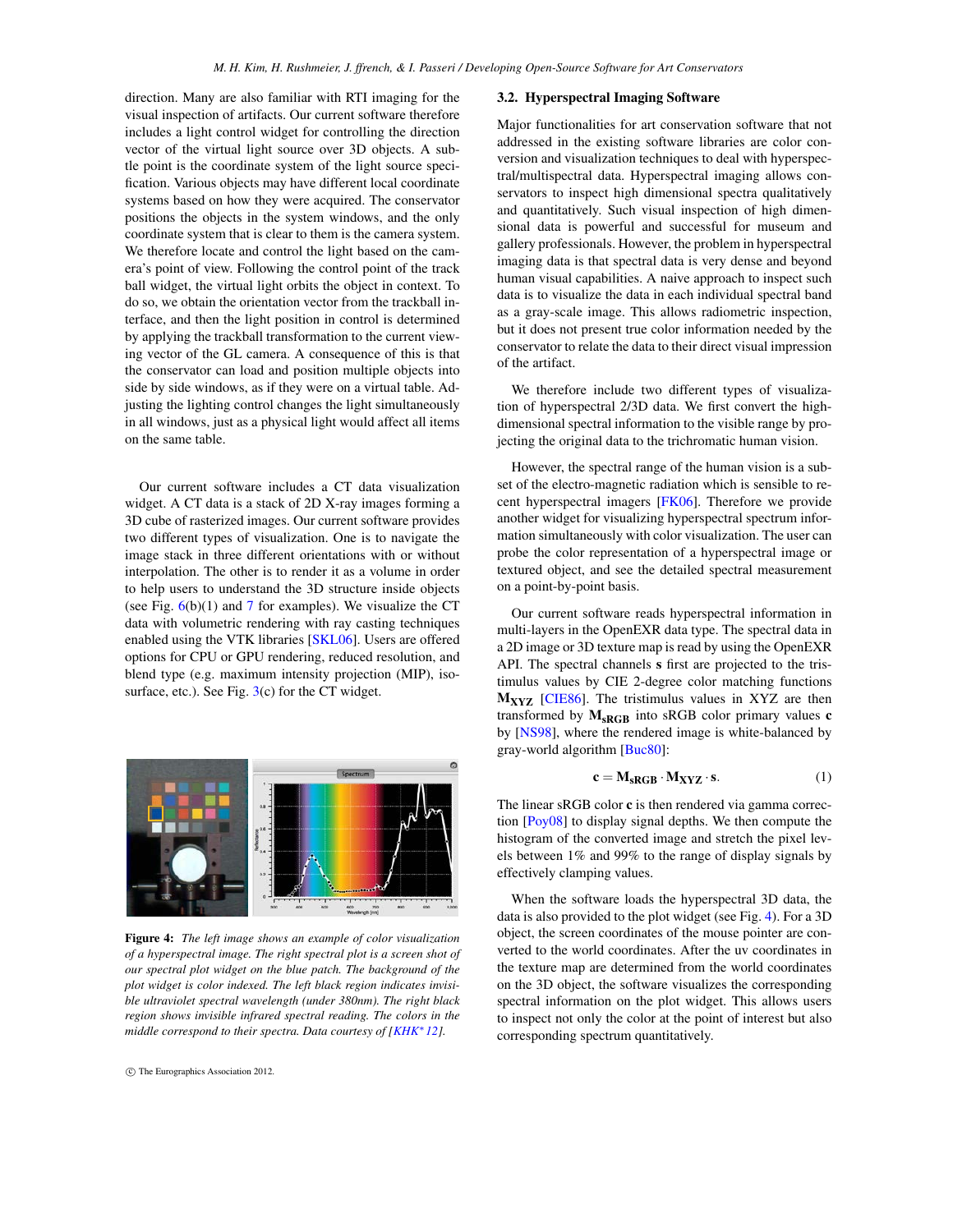

Figure 5: *Polychrome stucco relief,* Virgin and Child*, Italy 15C, by Vittorio Ghiberti. (a) A screenshot of detailing the plaster crack in various dimensions in our software. (b) Reflectance spectra of pigments on the left hyperspectral images are illustrated on the spectral plot widget. The two plots on the plot widget are screen captures from two different points of interest (green and yellow squires).*



Figure 6: *Tempera on panel with gilding,* The Coronation of the Virgin*, Italy ca. 1325, by Jacopo del Casentino. (a) An archival photograph of the panel painting, taken in the 1930s. (b) shows a screenshot of current software. It visualizes various types of imaging data together, allowing users to compare hyperspectral 2D imaging and 3D CT volume rendering data simultaneously. Image (b) shows (1) CT volume rendering with geometric inspection (measuring the size of a pin inside the wooden panel), (2) 2D X-ray imaging, (3) UV fluorescent imaging, (4) high-resolution RGB color imaging, and (5) IR imaging.*

### 4. Applications

# 4.1. Existing Functionality

The first object studied is a sculptural polychrome stucco relief entitled *Virgin and Child* which was created in the 15th century by Italian artist Vittorio Ghiberti. The dimensions of the object are 89cm (height) and 61cm (width), made of stucco plaster. It is believed that several copies of the sculpture were made from an original mold and now are in collections in the US and Europe. The structural support of the *Virgin and Child* is in a weakened state due to its age and the nature of the medium. The painted pigment surface layer has deteriorated over the years due to wear and age as well; in addition over the years the object has undergone several treatments of restoration or alteration which have altered the

original appearance of the relief. In these given conditions, a museum conservator, starting with various types of nondestructive visual inspection techniques, has undertaken a new conservation treatment. The imaging data types available for this object were hyperspectral imaging data of ultraviolet/visible/infrared spectra and 3D scanning data as well as more traditional digital image file types. 3D scanning was performed in order to help examine the dimensions and patterns of cracks on the plaster surface for future comparison to know copies. See Fig. 5(a) for a screenshot of using the geometry inspection tool. Hyperspectral imaging was conducted for non-destructive investigation of pigment deterioration over the 3D polychrome surface. Fig. 5(b) shows the spectral comparison of two different areas in our software.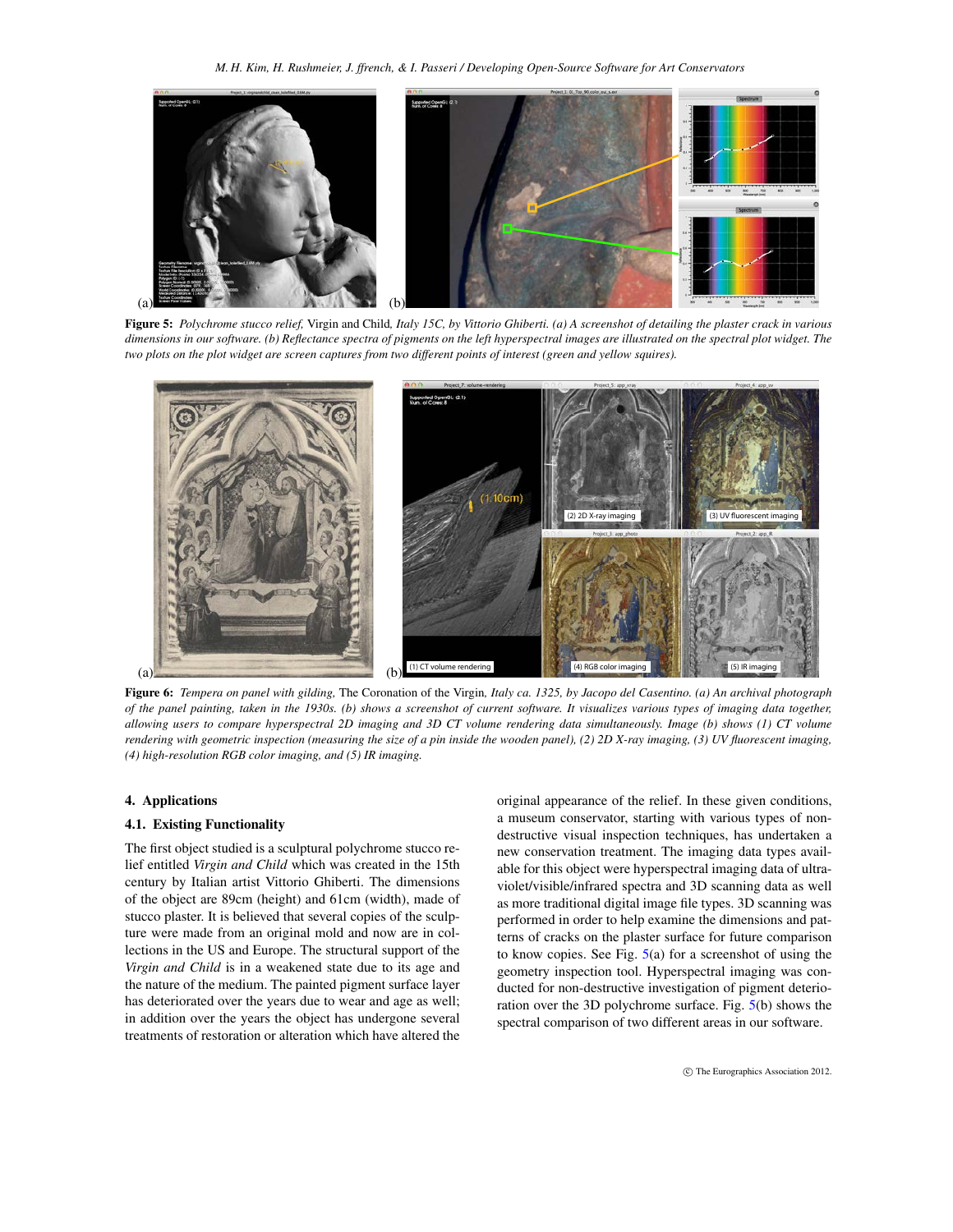

Figure 7: *Screenshot of the software with the two different example objects. Four different types of image data are loaded: (from the top left) a 3D scan model, CT 2D stack visualization, the color visualization of a multispectral image with eight spectral channels (the spectral plot widget on the right bottom illustrates the spectral reading of the red region), and volume rendering of the polychrome panel. The right-hand-side column shows the light controls for the 3D model/volume rendering visualization (key/fill light), CT stack data navigator and volume rendering options. At the bottom of the column, multispectral spectrum is scientifically visualized on the surface point followed by the mouse pointer.*

A second object studied is entitled *The Coronation of the Virgin*; a panel painting gilt and painted with egg tempera, by Jacopo del Casentino, ca. 1325. The dimensions of this panel are 31cm (height), 24cm (width) and 2.5cm (thickness). The panel support is of poplar and contains sculptured gesso sections that are gilded and painted with tempera. Like the relief, this panel painting has been restored many times over the years. As shown in Fig.  $6(a)$ , the decorations on the top section of the panel and the crack at the top-middle part were restored in the 1930a. These decorations are visually different from the current panel state which underwent a restoration campaign in the 1970s. In preparation for new treatment, a museum conservator has performed various types of digital imaging analysis such as 2D X-ray imaging, UV fluorescent imaging, infrared imaging, CT scanning as well as more traditional digital imaging file types. The initial primary focus of work has been in trying to better understand the support layers and construction of the panel. In particular there are two circular voids in the upper corners of the panel whose original intention are lost, this coupled with interest in the nails which were used to construct the panel led to a desire for an inspection tool to be built so that they can pin-point the location such items and study them further.

The museum staff has found that the various modes of volume rendering and isosurface rendering are beneficial in the study of a work of art. The conservator is interested in geometric inspection with CT scan data along with various highend imaging data to better understand the support layers of the panel and carved relief as well as comparing those data results with reflective surface data. With this software interface, staff can better compare the different types of imaging results from the same image coordinates by placing images side-by-side allowing them to better compare data in one interface. The program also helps with hyperspectral visual inspection.

## 4.2. User Experience and Feedback

In the initial application of the demonstrated art objects, we received useful feedback on the current system from the art conservator and museum staff. First, the current software is able to only read and visualize the imaging data presented, there is no support for the addition of data to the system or file itself. The conservator needs the ability to save views of data of interesting viewpoints (like a bookmark) and to save notes such as the geometric measurement of the cracks. Currently this is only possible through ad hoc screenshots. In addition, staff suggested a functionality to save annotations across different types of imaging data so that they can quickly reference areas in multiple file types, or share them with other staff viewing the files. Future system development will work to include this feedback and suggestions will be considered as future features of the program. Staff are excited to have an interface which allows them to view a multitude of file types, but of course the want is always for more.